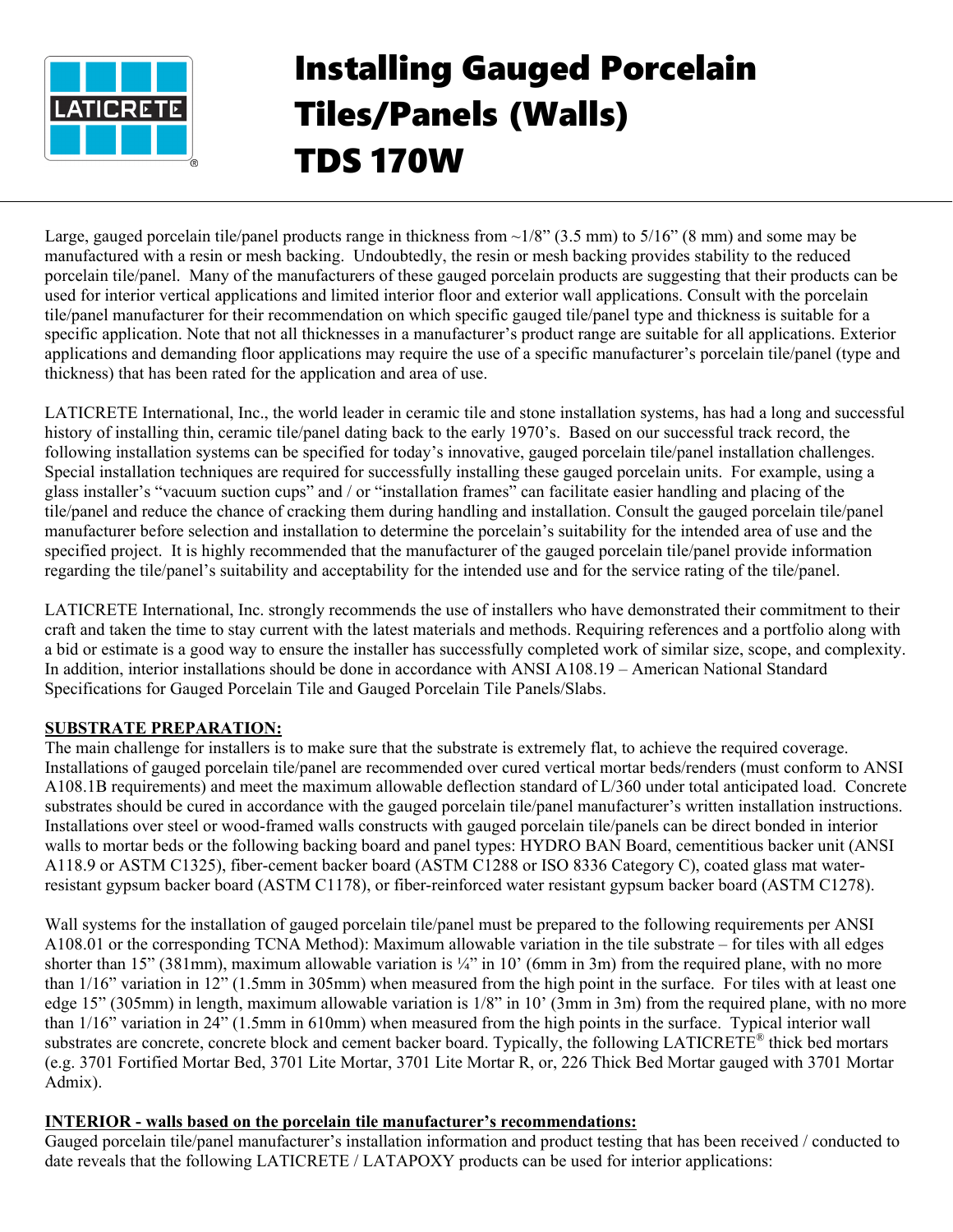- 257 TITANIUM™
- 254 Platinum
- MULTIMAX™ LITE
- $\bullet$  4-XLT
- TRI-LITE™
- TRI-LITE<sup>TM</sup> Rapid (for smaller module tile that can be installed with a shorter open time)
- LATAPOXY<sup>®</sup> 300 Adhesive

## **EXTERIOR FACADES (based on gauged porcelain tile/panel manufacturer's recommendations):**

In some cases, requests have been made to use gauged porcelain tile/panel on exterior applications. Please note that for exterior veneer installations, the thickness of the gauged porcelain tile/panel can be a concern. The 2018 International Building Code (IBC) - Chapter 14 – Exterior Walls - requires that "adhered veneer finish types" (which include ceramic and porcelain tiles) be a minimum of ¼" (6mm) thick for use as exterior cladding. In addition, facial size dimensions can also be a factor. For porcelain tile, the 2018 IBC [Section 1404.10.2] requires that exterior adhered porcelain tile be a maximum of 24" (610mm) in any face dimension nor more than 3 ft<sup>2</sup> (0.28m<sup>2</sup>) in total face area and shall not weigh more than 9 lbs./ft<sup>2</sup>  $(44.2 \text{ kg/m}^2)$ .

Therefore, the project Architect or Engineer will have to gain code approval for the use of a gauged porcelain tile/panel finish  $\overline{a}$  material for use in these applications. The following LATICRETE<sup>®</sup> products can be used for these applications upon code approval:

- 257 TITANIUM™
- 254 Platinum
- MULTIMAX™ LITE
- $\bullet$  4-XLT
- TRI-LITE™

In addition, exterior façade installations should be waterproofed to help prevent the infiltration of water into the structure and to protect building elements from corrosion. HYDRO BAN® XP, HYDRO BAN or 9235 Waterproofing Membrane are ideal waterproofing membranes for exterior façade installations and are 100% compatible with LATICRETE adhesives and mortars used for these installations. Weather protection during the installation and cure period are vital to the performance of the exterior veneer. Please refer to [TDS 110](https://cdn.laticrete.com/%7E/media/support-and-downloads/technical-datasheets/tds110.ashx) for more information.

For full installation instructions for exterior gauged porcelain tile/panel applications, please see LATICRETE Master Specification "Gauged Porcelain Tiles".

# **NOTES:**

Obtaining suitable mortar coverage between the porcelain unit and the substrate is essential to the long term performance of the porcelain tile, especially at corners and edges. For interior installations, there should not be any voids larger than 2 In² and a coverage minimum of 85% per square feet is required. See ANSI A108.19 Section 15 for further information about required mortar coverages. Some gauged porcelain tile manufacturers require a flat troweled skim coat on the back of the tile in lieu of a notched trowel coat. Using the appropriate specialty notched trowel (e.g. [European Tile Masters Euro Notch](http://www.europeantilemasters.com/)  [Trowel](http://www.europeantilemasters.com/) or [Raimondi Flow Ridge Slant Notch Trowel\)](http://www.raimondiusa.com/all_products.html), typically 3/8" (9mm) deep, along with proper troweling techniques and back-buttering will make achieving complete coverage easier. To help ensure maximum coverage to both the substrate and to the back of the porcelain tile, mix the adhesive to a slightly wetter consistency (e.g. 254 Platinum mixed with up to 6 quarts (5.6 L) of water) than as a typical thin bed mortar (mortar ridges must still hold their shape).

Key mortar into the substrate and gauged porcelain tile/panel. Apply notched coats of the thin-set mortar to BOTH the back of the gauged porcelain tile/panel and the substrate. Typically, the trowel ridges are applied in straight lines, on both the back of the gauged porcelain tile and on the substrate, and, should be parallel to each other and perpendicular to the long edge of the tile when placed (unless otherwise directed by porcelain tile/panel manufacturer). Do not allow the mortar to dry or skin over during the installation process. Care must also be taken when removing a gauged porcelain tile/panel (if possible) to inspect the thin set mortar coverage during the installation process and while the mortar is still wet to avoid damaging the gauged porcelain tile/panels during this process. The use of hand-held "vibrating" pads can assist in properly bedding the tile/panels and achieving maximum adhesive mortar coverage. Follow the gauged porcelain tile/panel manufacturer's installation instructions concerning proper embedding/beat in/vibrating of their tiles, including possibly walking on freshly installed tile for horizontal applications.